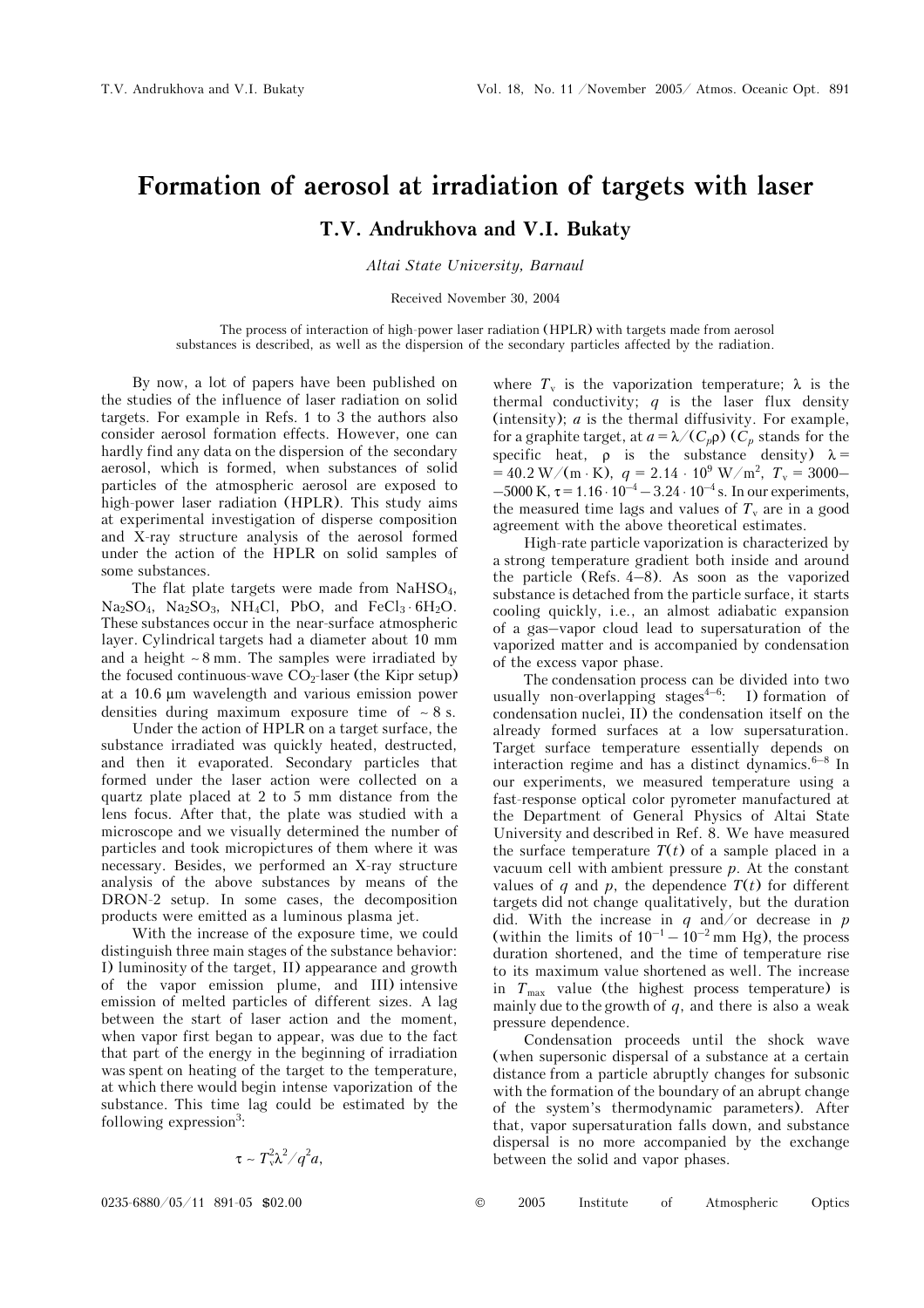To estimate the laser radiation flux density *q*, starting from which the substance is intensely evaporated, we can use the relation<sup>3</sup>:

$$
q = L \rho (a/\tau_v)^{1/2},
$$

where *L* is the specific evaporation heat;  $\tau_v$  is the duration of vaporization. When a deep crater has formed on the sample surface, emission of melt becomes considerable. If the sample has a relatively small value of the coefficient *a*, the emitted melt takes the shape of spherical particles of different sizes that range from 0.4 μm to parts of millimeter.

In such substances as  $NaHSO<sub>4</sub>$ ,  $Na<sub>2</sub>SO<sub>4</sub>$ ,  $Na<sub>2</sub>SO<sub>3</sub>$ , and  $NH<sub>4</sub>Cl$ , we could observe boiling of sample surface and appearance of a plasma plume. Besides, after irradiation of PbO, we observed a marked crystallization in the crater with a characteristic metal glance.



**Fig. 1.** Percentage distribution of secondary particles of PbO over size at their exposure to HPLR: at a reduced pressure (*a*); under normal conditions (*b*).

Percentage distribution of secondary particles under the action of HPLR on targets and lognormal distribution of some of the above substances are shown in Figs. 1 and 2. More than 90% of the particles formed during vaporization fall within the size of 0.4 to 6  $\mu$ m. For PbO and Na<sub>2</sub>SO<sub>3</sub>, at a pressure change, we also noticed a change in percentage of small and large particles in the particle size distribution. The latter fact is illustrated in Fig. 1 for PbO. In all the considered substances, large particles are aggregates of small ones. The most probable reason for this is growth of vaporization rate at pressure reduction and, consequently, decrease in the probability of particle collision at the condensation growth.



**Fig. 2.** Size distribution of secondary particles generated at interaction of PbO with HPLR: under normal conditions (*1*); at a reduced pressure (*2*).

Condensation takes place under exposure to laser radiation. We managed to observe formation of long threads of particles, which is generally characteristic of the particles in strong electric fields, where they accrete with other particles. Experimentally, we recorded formation of melt and condensation particles.

We considered the principle of formation of condensation particles theoretically $5.6$  and experimentally.8 It consists in the following: laser radiation heats the target to the boiling point, and the arising vapor jet flow into the environment. Acceleration of vapor to the sonic speed occurs in a thin layer near the surface; here, vapor cools abruptly and transforms to the supersaturated state, which then passes to the saturated state due to abrupt change in condensation. Depending on the environmental conditions (pressure and temperature), a substance can exist in different forms and states.

At relatively low pressures (forevacuum) and temperatures (∼ 1000 K), a vaporized substance condenses; the condensate structure can be regular (pure crystals) or irregular (a liquid, amorphous bodies, alloys, polymers). Sometimes, structure properties of a condensed substance can be intermediate compared with those of a solid crystal and a liquid (liquid or mesomorphic crystals). Undergoing a series of structure transformations, the condensed substance finally takes a volume-centered structure.

Thus, in our experiments, we have obtained: fractal clusters composed of small particles; melt drops with their surface crystallized as mono- and polycrystals; elements of fragmented target substance (Fig. 3).

Fractal structures feature self-similarity. Particles can aggregate in three ways<sup>3</sup>: 1) diffusion-confined aggregation; 2) cluster–cluster aggregation; 3) chemically confined aggregation. Each mechanism has its own fractal dimensions. In the first case, the aggregates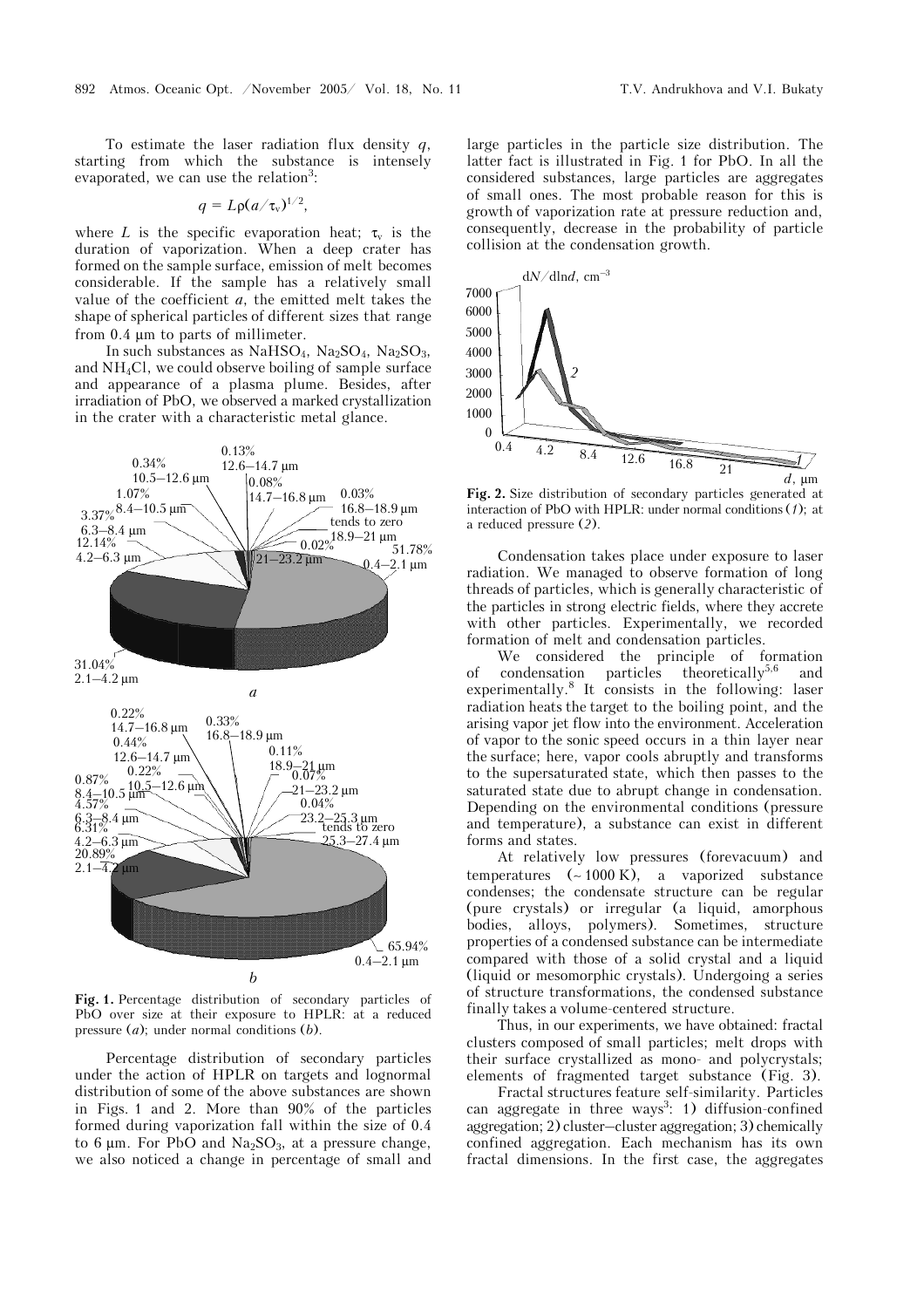

20 μm

**Fig. 3.** Photos of secondary particles sedimented on the quartz plate at different distances from the targets made from  $Na<sub>2</sub>HSO<sub>4</sub>(a)$  and NH<sub>4</sub>Cl (*b*).

grow by attaching separate randomly moving particles. In the second case, particles first cluster in small aggregates, which then grow, but in this case, large aggregates are loose. The third mechanism is something intermediate between the above two ones and features a large number of interparticle contacts before the particles start aggregating. Under the exposure to laser, most likely is the second mechanism works, which is characterized by the lowest fractal dimensions and loosest aggregates.

Along with the study of the sizes of secondary particles we studied the surface temperature dynamics  $T(t)$  of irradiated samples with a fast-response optical color pyrometer with a time resolution of  $~10^{-4}$  s (Fig. 4). This pyrometer measures temperature in the range from 1100 to 3000 K. In Fig. 4, the initial part of the process corresponds to temperature at the lower measurement boundary.

Analysis of these experimental dependences  $T(t)$ allows us to isolate three temperature intervals in each of the curves. In the first interval, during the time  $\Delta t_1$  (~ 0.5 s) from the beginning of lasing, the sample is quickly heated up to the maximum temperature  $T_{\text{max}}$ .

In the second interval, which corresponds to the time  $\Delta t$ <sub>2</sub> (2–8 s), the target is burnt off, while substance temperature in the exposed zone changes insignificantly. It changes abruptly in the third interval,  $\Delta t_3$  (2–7 s), due to the stop of HPLR action and consequent sample cooling. In all the diagrams, in the third interval, we can see a linear temperature dependence on time. This temperature dependence,  $\overline{T(t)}$ , is observed for all samples irregardless of different substances they are made from.

Strongest noise is recorded at the temperature peak of PbO. This phenomenon is caused by the fact that during exposure, under high temperature, there occurs a reaction between lead monoxide and substances in air that yields a gas–vapor cloud of secondary products with their subsequent recondensation and a pure lead in the target crater crystallizing with sample cooling. This was observed both visually and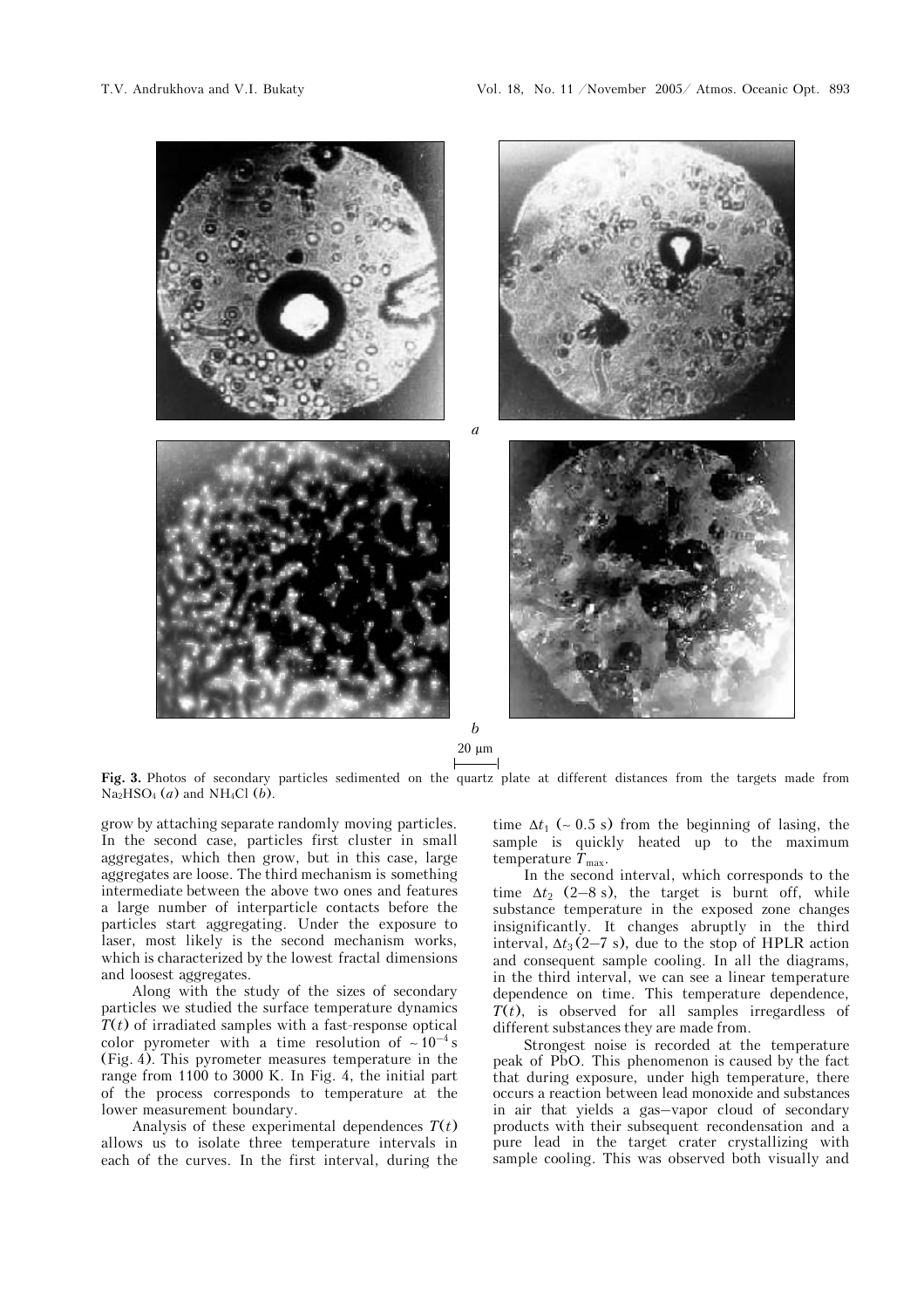established in the X-ray structure analysis of the sample (before and after its exposure to laser radiation) and secondary particles. A cooled sample of lead monoxide is characterized by the presence of an air bubble with a layer structure of its walls and its outer surface reminding a cuboctahedron, a truncated octahedron, or a truncated cuboctahedron. An X-ray structure analysis of considered substances showed the following.

The X-ray photograph of ammonium chloride  $(NH_4Cl)$  before its exposure to the HPLR is almost the same as the photograph of this substance after its exposure to laser radiation. Positions of diffraction maxima remain unchanged, and the ratio of intensities is almost the same. We suppose that chemical composition of this substance does not undergo any changes at the laser exposure, neither does its original crystal structure.

For ferric chloride (FeCl<sub>3</sub>  $\cdot$  6H<sub>2</sub>O), positions of diffraction maxima do not change, but there is some change in the ratio of peak intensities. Apparently, chemical composition of the original substance is not affected by laser radiation.

From the analysis of the X-ray photograph, the original lead oxide (PbO) is one of the modifications of this compound (namely, massicot with some incorporations of red lead oxide). After laser action, the resulting substance has the structure of massicot. At the same time, on the photograph, there are a few low-intensity peaks, evidently, caused by the impurities. Because of the low intensity of the diffraction peaks, it was impossible to identify their composition or character.

For sodium sulfate  $(Na_2SO_4)$ , sodium sulfite  $(Na<sub>2</sub>SO<sub>3</sub>)$ , and sodium bisulfate  $(NaHSO<sub>4</sub>)$ , the X-ray photographs of the original substances considerably differ from the photographs taken after their exposure to the HPLR. The diffraction peaks corresponding to the original substance are now accompanied by additional maxima, which can be attributed to either the appearance of high-temperature modifications of the substance (for  $Na<sub>2</sub>SO<sub>4</sub>$ ) or the products of partial decomposition (for  $Na<sub>2</sub>SO<sub>3</sub>$  and  $Na<sub>1</sub>SO<sub>4</sub>$ ) in the form of polysulfides of  $Na<sub>2</sub>S<sub>2</sub>O<sub>n</sub>$  type and crystallohydrates, which have a large number of crystal structure modifications.



**Fig. 4.** Temperature dynamics at HPLR action with the intensity  $q \sim 10^8 \text{ W/m}^2$  on the targets made of Na<sub>2</sub>SO<sub>3</sub> and PbO: at reduced pressure (*a, c*); at normal conditions (*b, d*).